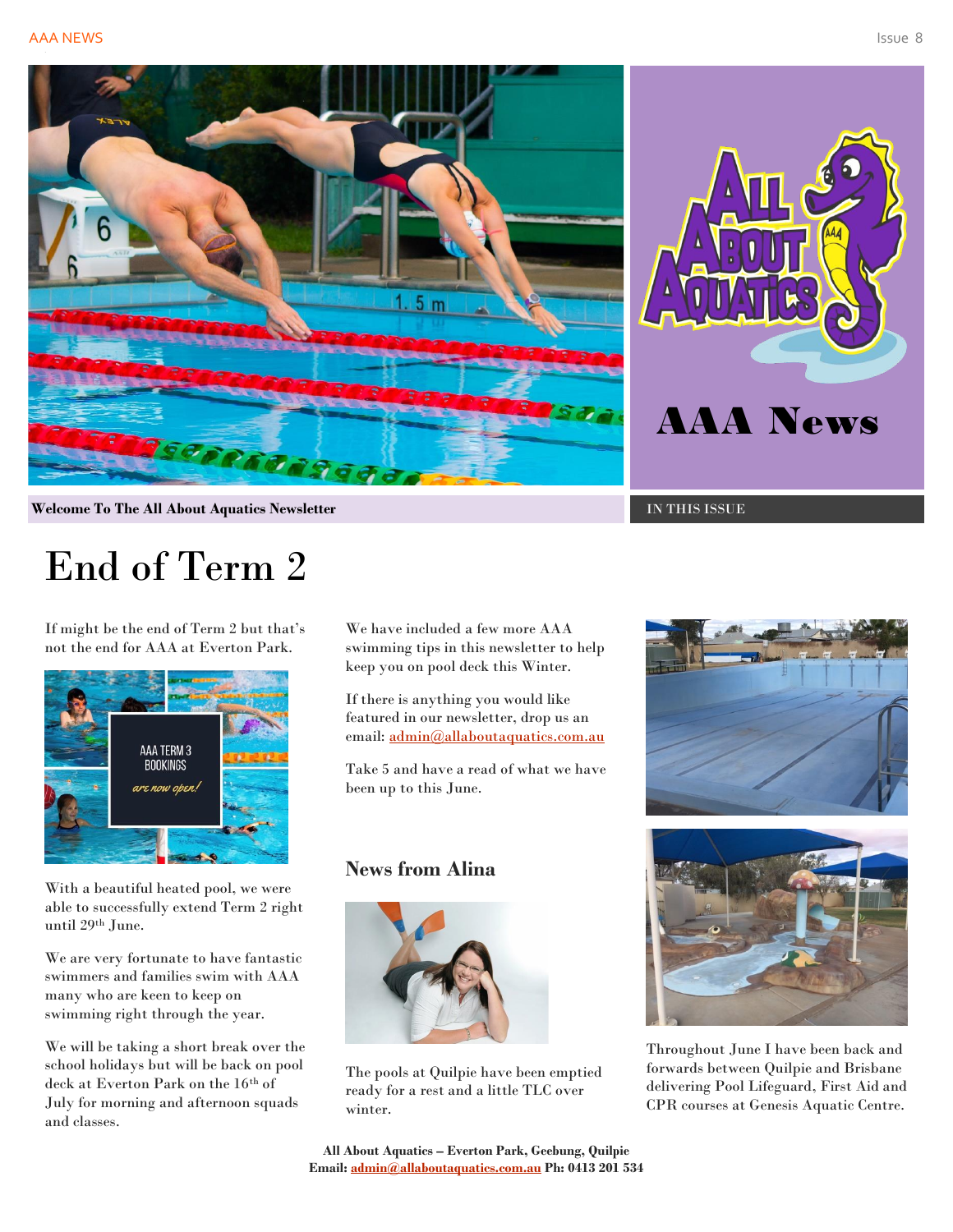I've also delivered First Aid and CPR at QUT for Sports Managers as well as First Aid and CPR at Kelvin Grove State College.

First Aid and CPR courses will very soon be running and open for bookings at our Everton Park venue. We will keep you posted when these courses launch.

Coming up on July 4th I will be delivering a professional development workshop for AUSTSWIM Instructors on Anxiety: Causes and Strategies at our Everton Park Venue.

AUSTSWIM Instructors that may be interested, places can be booked at [www.austswim.com.au](http://www.austswim.com.au/)

I have lots of exciting and interesting things coming up in July and August. Watch this space for updates of my travels.

Until next time, take care of yourselves.

**Alina**

# **Special AAA Autumn/Winter Offer**

To keep you swimming as much as possible through Winter we are continuing to offer 50% off a second lesson for learn to swim and stroke development levels.



Spaces are available for second lesson bookings on Thursday, Friday and

#### **Social Media Pages**

In the event of bad weather or events that may unfold quite quickly, we will do everything we can to contact you as early as possible.

We will also update our Facebook page to reflect any changes to classes due to lightning or severe storms.



Find us on Facebook at:

**All About Aquatics – Brisbane All About Aquatics – Quilpie**

Have a chat to one of our receptionists at our venues and they can help you find our page.

Instagram is where we publish pics of our swimmers along with swim quotes and tips from our AAA team.



Find us on Instagram at:

**@allaboutaquatics or, @aaaquilpie**

Keep tagging us in your swim pics at either:

**#allaboutaquaticsbrisbane or #allaboutaquaticsquilpie**

## **Swimmer of the Week**

This is Angus List our latest Swimmer of the Week!



Since joining Matilda's group, Angus has really matured as a young swimmer.

He is always listening taking on all instruction and is continually improving.

Apart from being a great swimmer, Angus is an absolute joy to have on pool deck at 6.30am.

Well done Angus from everyone at AAA.

### **AAA Swim Kits**

We will continue to take orders for swim kits right through the year.